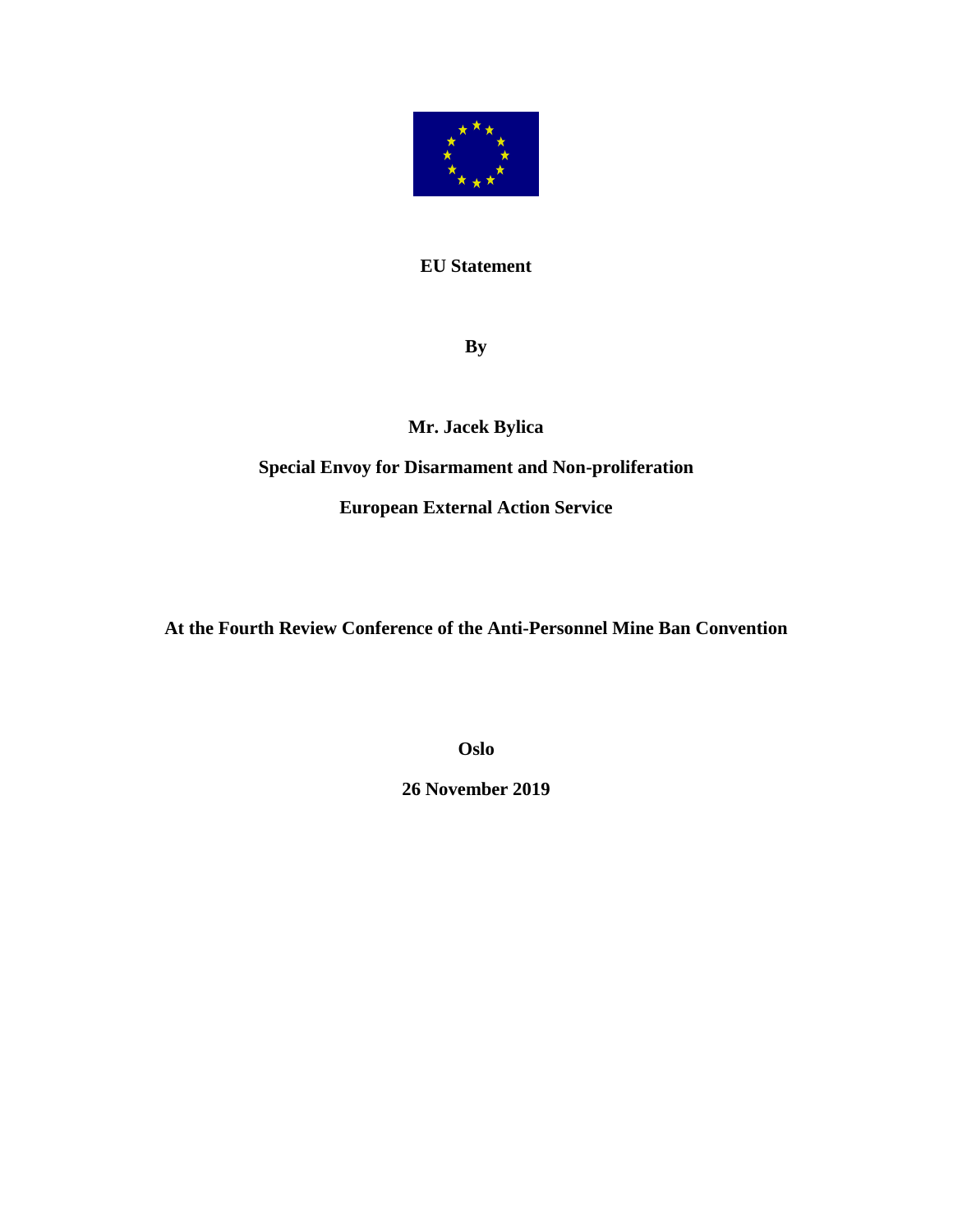Mr. President,

l

I have the honour to speak on behalf of the European Union and its Member States. The Candidate Countries Turkey, the Republic of North Macedonia<sup>\*</sup>, Montenegro<sup>\*</sup>, Serbia<sup>\*</sup> and Albania\* , as well as Ukraine align themselves with this statement.

We would like to thank Norway for its hospitality and commend you Mr. President, your team and the Implementation Support Unit (ISU) for the effective and transparent preparatory process carried out in the run-up to this Review Conference.

The EU is a strong supporter of the universal ban on anti-personnel mines. We appeal to all actors to refrain from the production, stockpiling, trade and transfer of anti-personnel mines and strongly condemn their use anywhere, anytime, and by any actor, whether States or non-State actors. We consider the Anti-Personnel Mine Ban Convention to be a key disarmament instrument. Its integrity, full implementation and strict application must be guaranteed and universal adherence pursued. All EU Member States have joined the Convention and we urge States that have not yet done so to join it without delay, or, as an interim step, to comply with the norms of the Convention.

Twenty years since its entry into force, the Anti-Personnel Mine Convention is a success story of effective multilateralism and disarmament diplomacy, strengthening the rules-based international order, rooted in respect for international law, human rights and international humanitarian law. The Convention combines a strong global norm with impressive results on the ground, including the destruction of stockpiled anti-personnel mines, the clearance of mine contaminated land and its provisions that each State Party in a position to do so, shall provide relevant assistance to mine victims, integrated into broader national policies, plans and legal frameworks. The Convention has generated a measurable and considerable positive impact on humanitarian protection, stabilisation, development and disarmament worldwide, contributing to international peace and security and to the implementation of the 2030 Agenda for Sustainable Development.

The EU acknowledges that the objectives of the Convention have, however, not yet been achieved in full. Anti-personnel mine contamination continues to cause harm, instil fear, deny access, impede socio-economic development and stop displaced people from returning home. The EU is concerned about the ongoing impact of existing contamination and the new large-scale contamination by anti-personnel mines of an improvised nature in countries such as Iraq, Libya, Syria and Yemen. The burden placed by anti-personnel mines and explosive remnants of war on individuals, families, communities, regions and States remains high and unacceptable. The

<sup>\*</sup> the Republic North Macedonia, Montenegro, Serbia and Albania continue to be part of the Stabilisation and Association Process.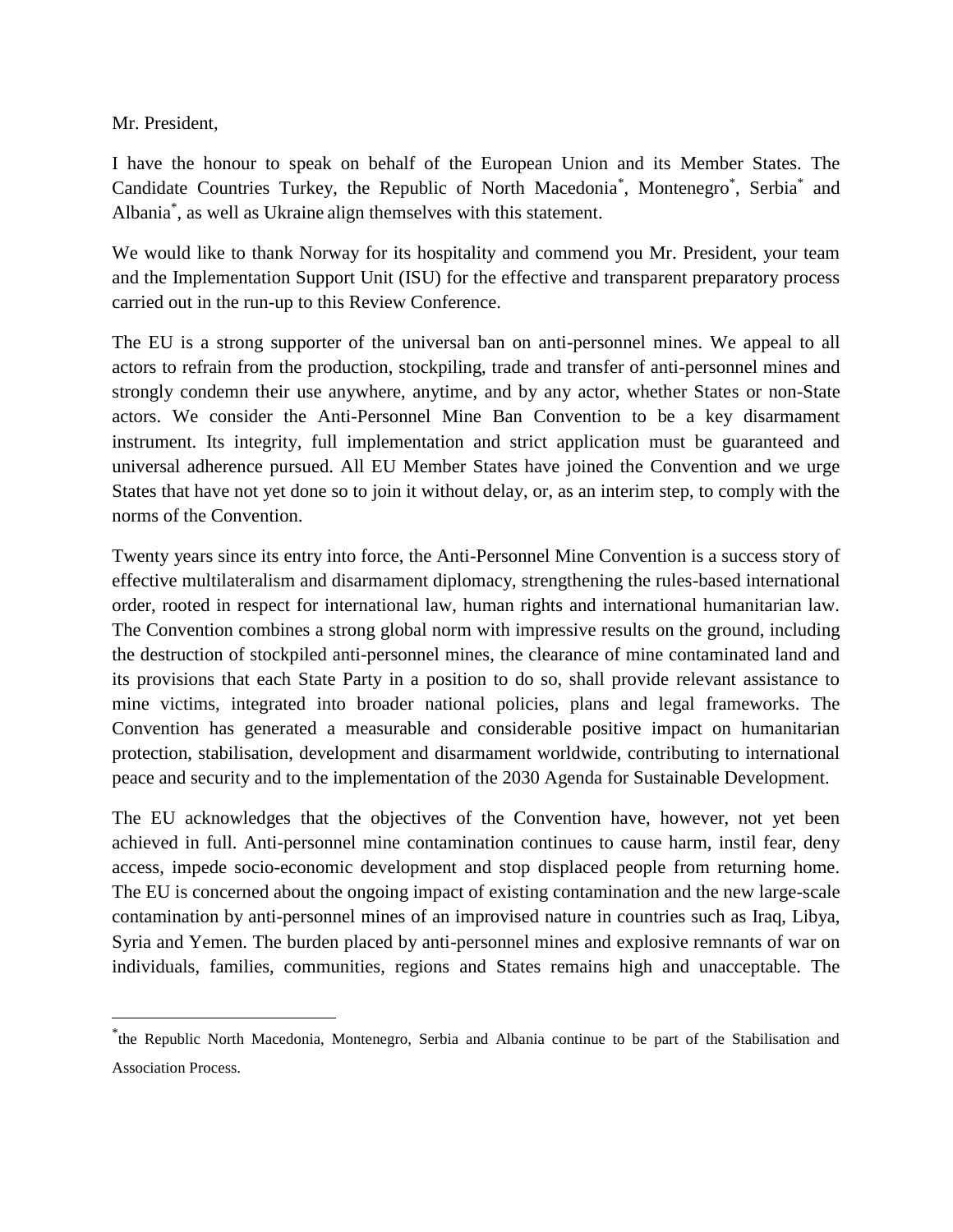outcome of this Review Conference must provide guidance for our collective effort to address those remaining challenges.

## Mr. President,

You can count on our continued support for achieving progress towards a mine free world and making a difference for people living in mine affected countries. The EU and its Member States are major donors and since the last Review Conference, have committed more than EUR 500 million for mine action in over 30 mine affected countries. The EU also provides significant support for the universalisation and implementation of the Convention and the Maputo Action Plan. Most recently, the EU supported the Global Conference "Fostering Partnerships" on mine survivors and disability rights in Amman, Jordan. The EU is committed to providing further cooperation and assistance, also in light of the new Oslo Action Plan. We call on all States, including existing and potential new donors to step up their efforts. Furthermore, we urge all States Parties and States participating in the Conference to meet their financial obligations under the Convention in full and on time.

We welcome the growing understanding that national and local ownership, based on an inclusive national mine action strategy, is key for achieving effective and sustainable outcomes. We support concepts such as the Individualised Approach**,** National Mine Action Platforms as well as Country Coalitions which provide important venues for affected States Parties to present their specific challenges and needs to mine action operators and donors.

The EU expresses its appreciation for many partners and stakeholders who have contributed to the success of the Convention, including the International Red Cross and Red Crescent Movement and the International Campaign to Ban Landmines. The EU would like to sincerely thank the Special Envoys, Her Royal Highness Princess Astrid of Belgium and His Royal Highness Prince Mired of Jordan, for their tireless efforts in promoting the universalisation of the Convention. The EU congratulates the Implementation Support Unit on its steadfast and invaluable work, and underscores the strong partnership between the EU and the United Nations, including on mine action. In particular, the EU honours the courage and determination of deminers who are working to make land accessible and safe again, and commemorates those who lost their lives while doing this noble work.

Finally, Mr. President, let me reiterate the elements which we would like to see included in the outcome documents of the Fourth Review Conference, as set out in the EU position adopted by the Council of the EU on 25 June 2019.

- Firstly, the **Oslo Action Plan** should welcome the new UN Mine Action Strategy and take note of the UN Secretary General's Agenda for Disarmament in this context.